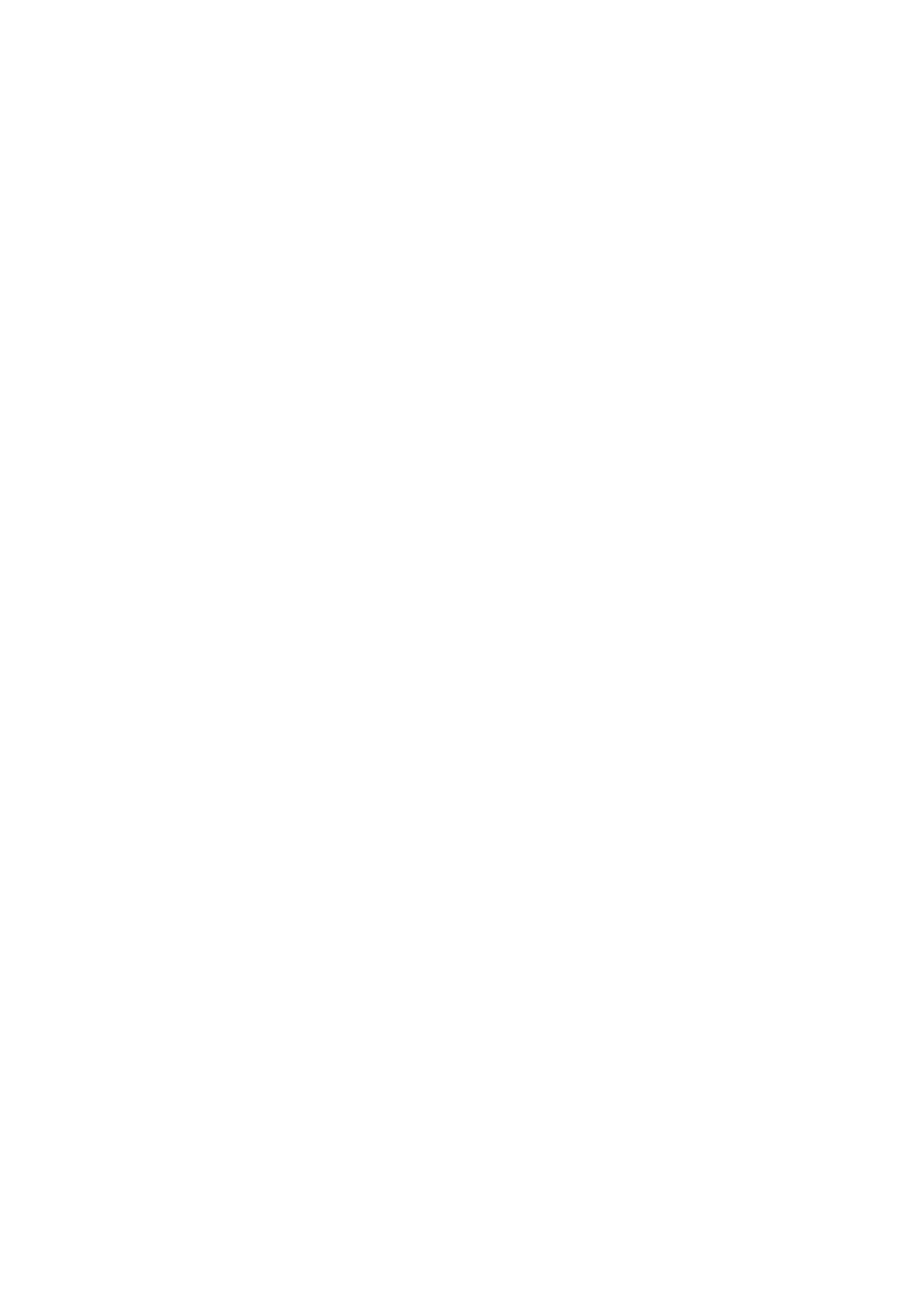

# **POLICY: ASBESTOS MANAGEMENT**

All reference to 'we', 'our' or 'us' in this Policy should be read as meaning Sandbourne Housing Association.

# **1. Purpose and aim of Policy**

- 1.1 Our major priority is the health and safety of our customers and staff, and the core purpose of this Policy is to protect them and others from the risks that are associated with Asbestos Containing Materials (ACMs).
- 1.2 Our objective is to effectively manage all ACMs across the property portfolio and reduce the asbestos related risks to as low a level as is reasonably practicable. To achieve this, we will ensure that all asbestos related work is properly surveyed, undertaken and managed in accordance with all legal requirements and best practice guidance.

#### **2. Introduction**

- 2.1 The dangers of exposure to asbestos are now well documented. Asbestos fibres and dust are potentially very dangerous if inhaled, when they can potentially cause serious lung disease and damage. The symptoms of such disease are almost always delayed and can occur up to 30 years after the exposure.
- 2.2 However, the risk of asbestos exposure in the home and in the workplace is very small where the material is undamaged, not disturbed and is properly managed.

# **3. Legal requirements**

- 3.1 The principle legislation and guidance relating to this Policy are:
- 3.1.1 **Health and Safety at Work etc. Act 1974 –** This is the parent legislation providing the framework for all subsequent asbestos related legislation.
- 3.1.2 **The Management of Health and Safety at Work Regulations 1999** Address health and safety issues specific to the workplace, affecting the workforce and third parties.
- 3.1.3 **Control of Asbestos Regulations 2012**  Are wider than just the workplace and require organisations to have an asbestos management plan in place.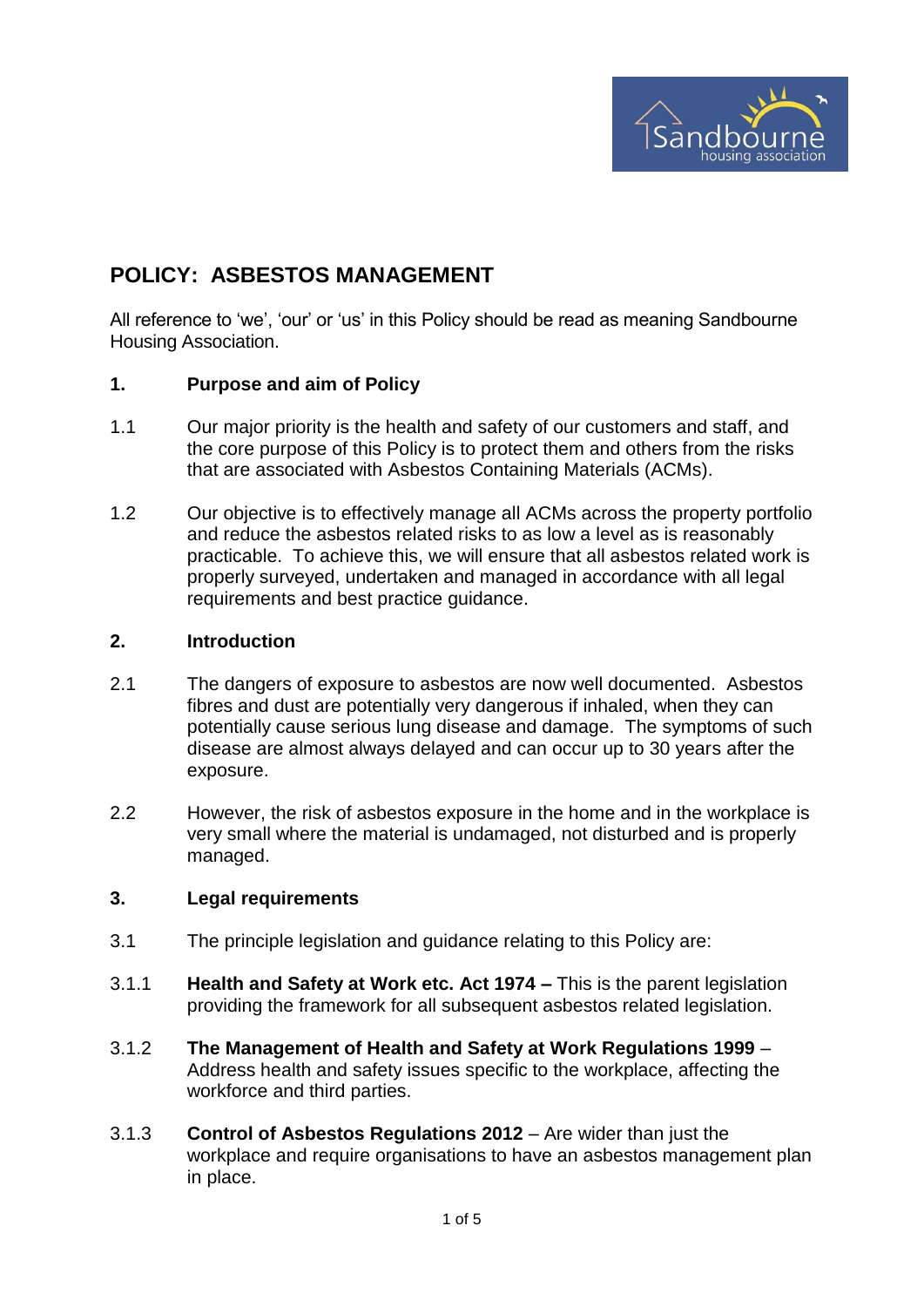- 3.1.4 **The Construction (Design and Management) Regulations 2015**  Whilst these do not specifically relate to asbestos, they set out the requirements for the management of construction projects.
- 3.1.5 **HSG 264; Asbestos: The Survey Guide**  Sets out requirements for the surveying, sampling and assessment of asbestos containing materials.
- 3.1.6 **HSG 227; A comprehensive guide to managing asbestos in Premises**  Provides guidance on preventing or minimising the exposure of employees to asbestos.
- 3.1.7 **L143; HSE Approved Code of Practice and guidance**  provides guidance in relation to managing and working with asbestos.
- 3.2 In summary the above impose the following duties upon us in relation to our homes and offices:
- 3.2.1 To take reasonable steps to locate and identify and asbestos containing materials (ACMs).
- 3.2.2 To ensure that all information relating to the existence and location of ACMs is issued to everyone who may potentially disturb them.
- 3.2.3 To produce, implement and review at regular intervals an Asbestos Management Plan.
- 3.2.4 To ensure that all staff who may come into contact with ACMs receive appropriate training.

# **4. Locating and identifying ACMs**

- 4.1 All properties in our management will presume to have ACMs present until evidence to the contrary has been provided.
- 4.2 The offices, all common areas and a sample of homes have been surveyed by qualified professional.
- 4.3 All the surveys were 'type 2' commonly referred to as asbestos management surveys in order to comply with the Control of Asbestos Regulations 2012. These cover the entire building which is readily accessible and include taking and analysing samples of materials thought to be ACMs.
- 4.4 Where ACMs were identified in a building it is assumed that all other properties of the same type contain the same or similar levels of ACMs. Where no ACMs were found that classification has only been applied to the building which was surveyed. Those of the same or similar type will be subject to individual surveys in advance of any major works being undertaken.

Our Maintenance Managers will undertake a visual inspection of individual properties that have not been surveyed as they undertake other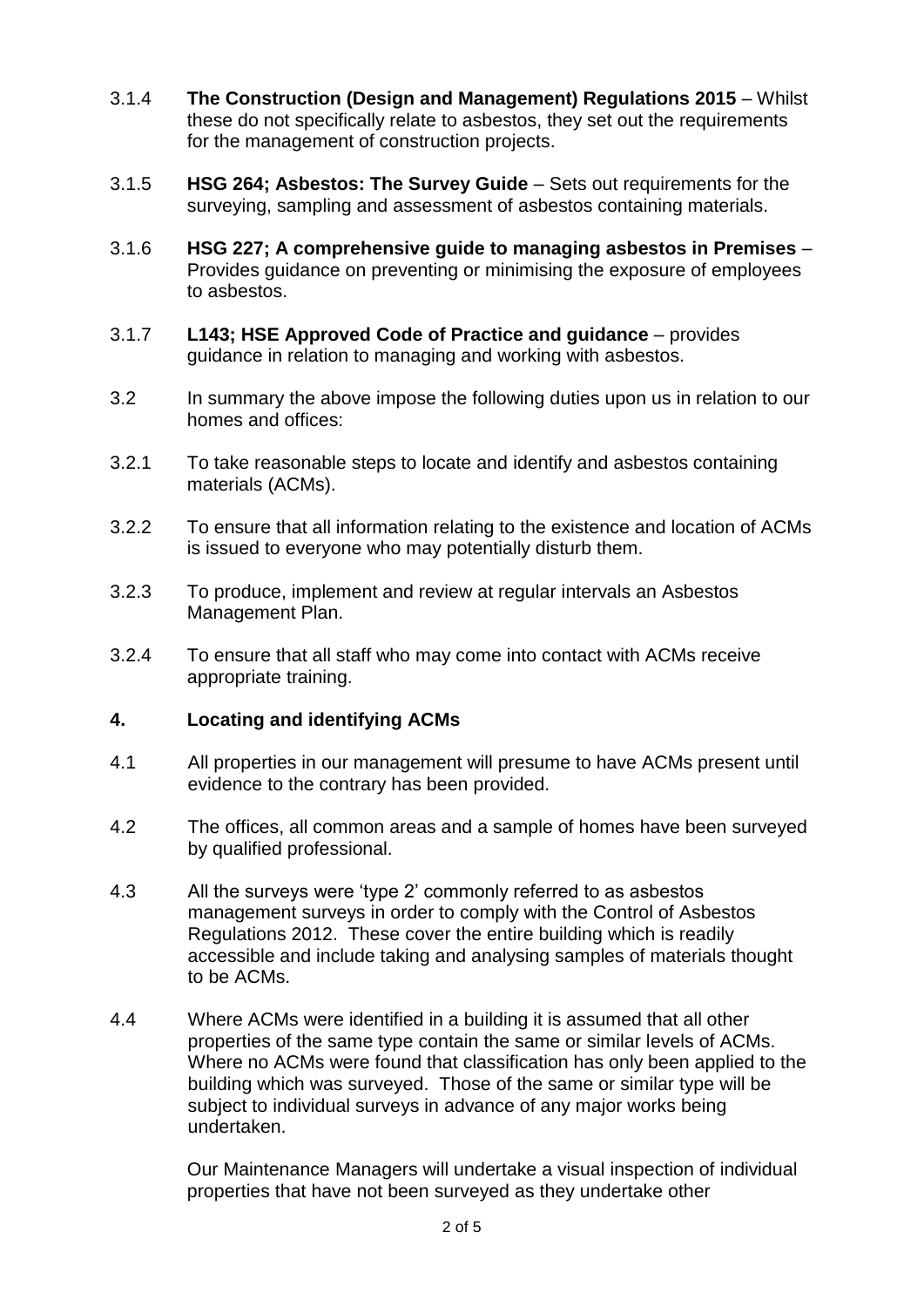maintenance work. Where they identify any ACMs in a poor condition or have been damaged they will commission a management survey by a suitably qualified professional.

- 4.5 Any asbestos found in our properties which is sound, undamaged and not releasing fibres, will not be disturbed. However, its condition will be monitored as follows:
- 4.5.1 Asbestos containing material (ACM) containing insulation and asbestos insulating board will be inspected every 12 months.
- 4.5.2 Bonded ACM such as floor tiles, toilet cisterns, textured coatings, and any asbestos cement flues to be inspected every 2 years.
- 4.5.3 ACMs external to properties such as roofing products and rainwater goods will be inspected every 3 years.
- 4.6 Any property constructed before 2000 where major works are planned which has not already been surveyed, will be subject to asbestos management survey prior to these commencing.
- 4.7 Where asbestos insulation board (AIB) is known to be present in a property or communal area, the management survey will be repeated at 10 year intervals to ensure that there has been no change or deterioration in the condition during the intervening period.
- 4.8 The information gathered from the surveys has been collated to form the Asbestos Register. This details the exact location of ACMs, their type and the associated risk with each. It also records the last date that the ACM was inspected, the condition at that point and any action taken.

# **5. Duty to share information**

- 5.1 It is essential that the Asbestos Register is maintained accurately and updated regularly. The Chief Executive will inspect the register at least once a quarter. In addition, the periodic inspection and re-surveying of ACMs (see sections 4.5 and 4.7) will be reported to the Board at quarterly intervals.
- 5.2 Information about the location of ACMs, where present, will be shared with the resident of the property and appropriate guidance given. Where the tenant of a property changes it is the responsibility of the Housing Services Manager to ensure that the new tenant is informed of both the presence, and location of ACMs in their home.
- 5.3 Information about the location and type of ACMs within a property will be given to contractors and/or staff members when it is necessary for them to work within that property. This extends to where there is any uncertainty about the location or the nature of the repair work that is needed and there is even a remote possibility of an ACM being disturbed in any way.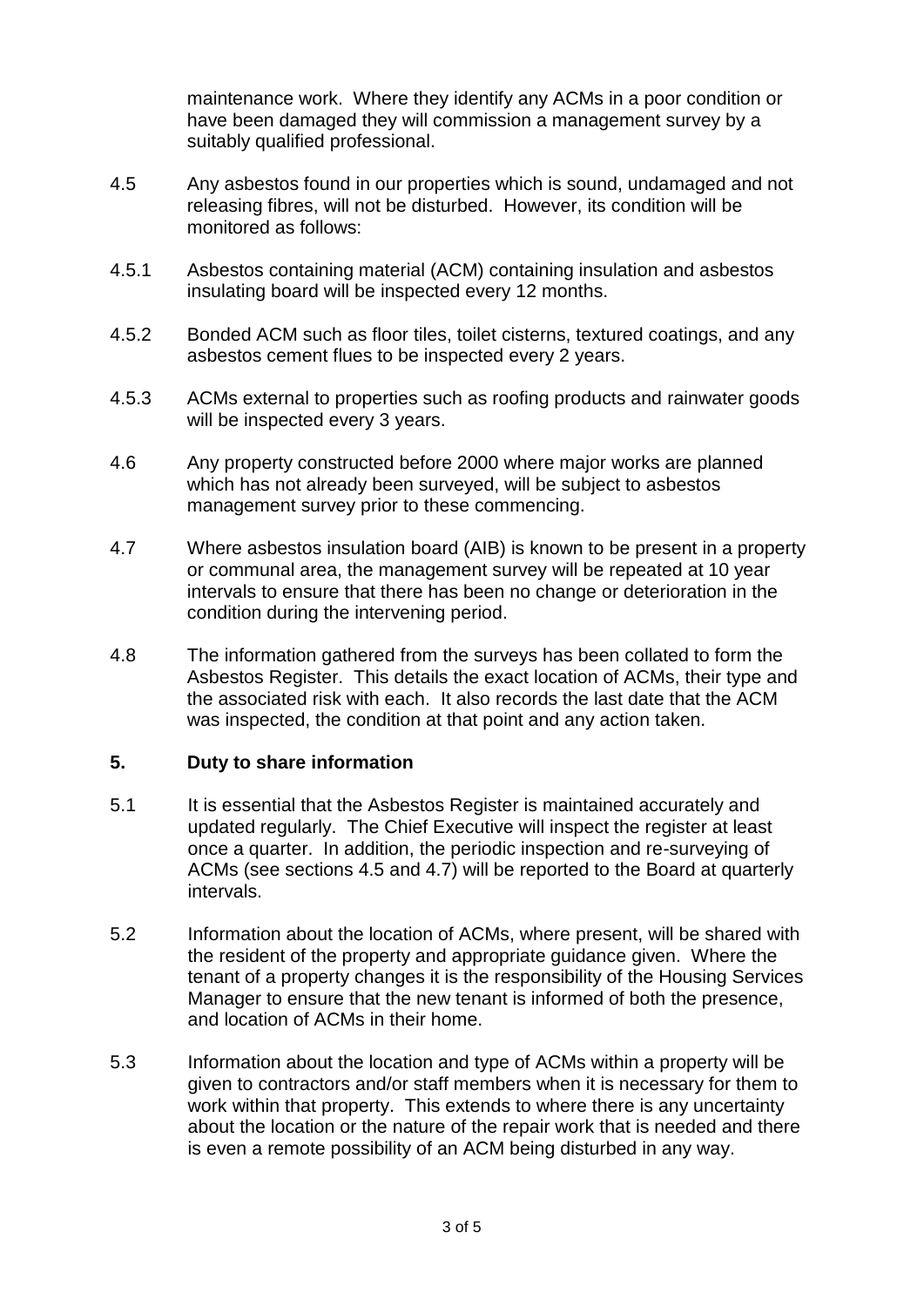5.4 Staff and contractors are expected to immediately report to us any damage to existing ACMs or any sources of ACMs discovered during the course of their work in a property.

# **6. Asbestos Management Plan**

- 6.1 The Asbestos Management Plan is a combination of the Asbestos Register which details the location and type of all known ACMs in our housing stock, and the information held on our database, which records the dates and results of the inspections of individual properties and communal areas.
- 6.2 The guidance in points 6.3-6.5 below continues to apply to any properties that have not yet been surveyed.
- 6.3 Where the presence of ACMs is identified by a management survey the recommendations of the professional surveyor who undertook this will be followed.
- 6.4 Where ACMs are low level (white asbestos) and are sound, undamaged and not releasing fibres, they will be left in place and monitored at regular intervals as detailed in sections 4.5 and 4.7 of this Policy.
- 6.5 Where ACMs are the more dangerous types (blue and brown asbestos), or are unsound, damaged or releasing fibres, they will be removed as soon as possible by trained and appropriately licensed contractors. The advice of the professional surveyors and contractors will be sought in deciding whether it is appropriate to temporarily move residents to alternative accommodation whilst these works are undertaken.

# **7. Duty of all involved in the management of asbestos**

- 7.1 All staff who may have to work in areas where ACMs could be present or disturbed will be provided with asbestos awareness training.
- 7.2 It is the responsibility of contractors to ensure that their employees and/or sub-contractors have been properly trained in asbestos awareness. We will ask contractors to confirm that their employees and sub-contractors have received appropriate training. Contractors engaged to remove asbestos must provide us with evidence of their licence to do so and appropriate insurance.

# **8. Review**

8.1 This policy will be reviewed by the Board every three years, or more often if there are substantive changes in the law or best practice in connection with the management of ACMs.

# **9. Equality impact assessment/Protected characteristics (as at 8 January 2019 or later amendments/additions.**

9.1 Neutral.